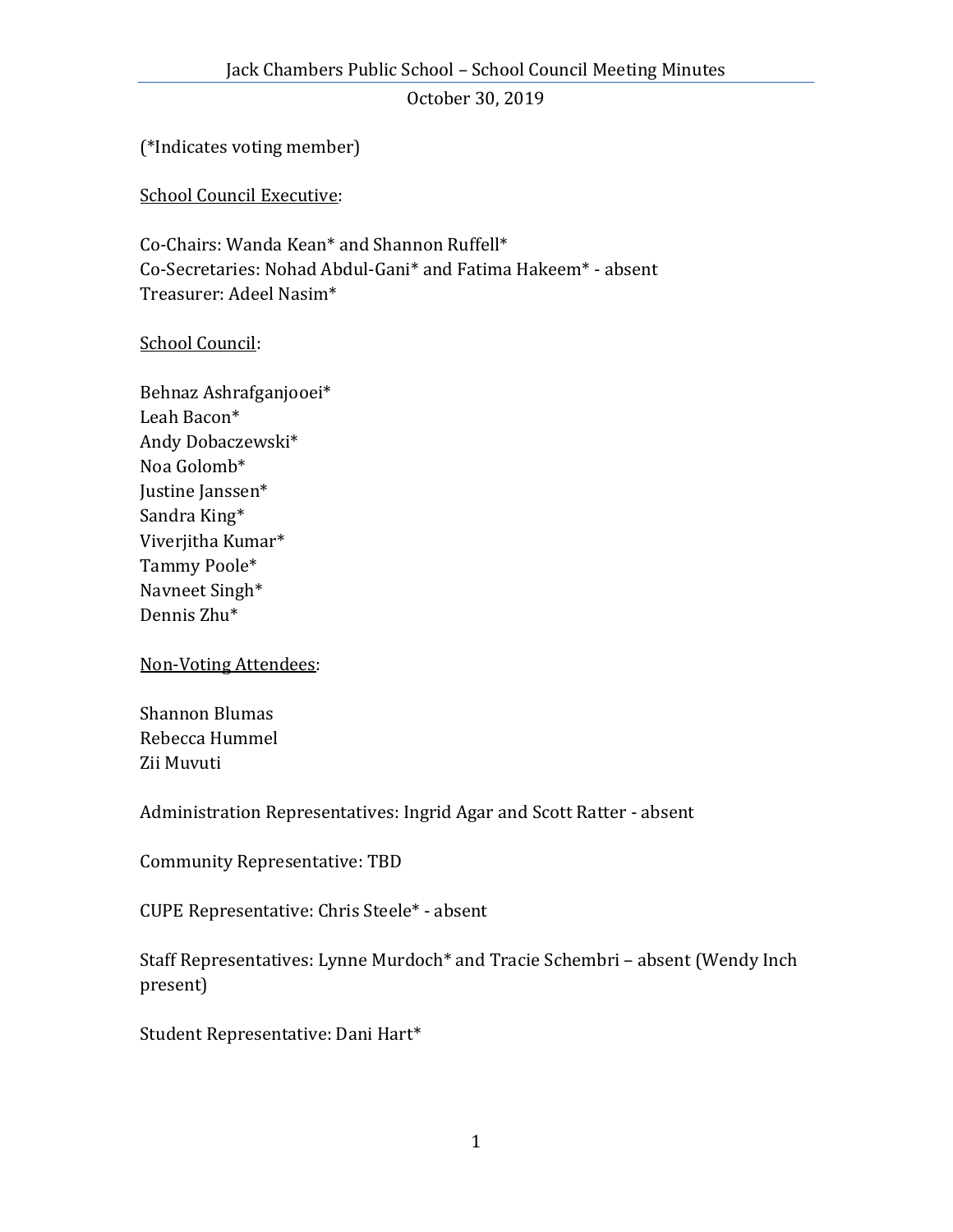Meeting called to order at 6:30 pm by Shannon Ruffell.

## 1. Call to Order

| 1.1 |              | Approval of October 2, 2019 meeting minutes            |
|-----|--------------|--------------------------------------------------------|
|     | $\mathbf{I}$ | Minutes not available and will be approved at the next |
|     |              | meeting.                                               |
| 1.2 |              | Declarations of Conflicts of Interest                  |
|     | $\mathbf{i}$ | None.                                                  |
|     |              |                                                        |

## 2. Chair's Report

- 2.1 Informal "meet and greet"
	- i Intention to have an informal meet and greet to get to know one another on a more personal level. Particularly our backgrounds, interests and passions for School Council.

### 2.2 Bylaws

i Wanda is working on going through this document and Justine offered to provide assistance as she has a lot of experience in this area.

## 2.3 TVPIC synopsis

- i Thames Valley Parent Involvement Committee meeting October 16th.
- ii The new Director of Education, Mark Fisher, spoke about his goals to identify barriers and provide positive intervention. He is also passionate about increasing family involvement since he believes it creates positive outcomes in schools.
- iii The app to replace seesaw, remind, etc. is still ongoing with some privacy issues being ironed out.
- iv Corrine Rahman, our Trustee would like to come to one of our meetings.
- v Next TVPIC meeting November 14, 2019 6:30-8:30 pm if you are interested please reach out for more information.

# 3. Administrator's Report

- 3.1 EQAO Results
	- i Jack Chambers performed very well, getting the same or better results in 5/6 areas and outperforming both the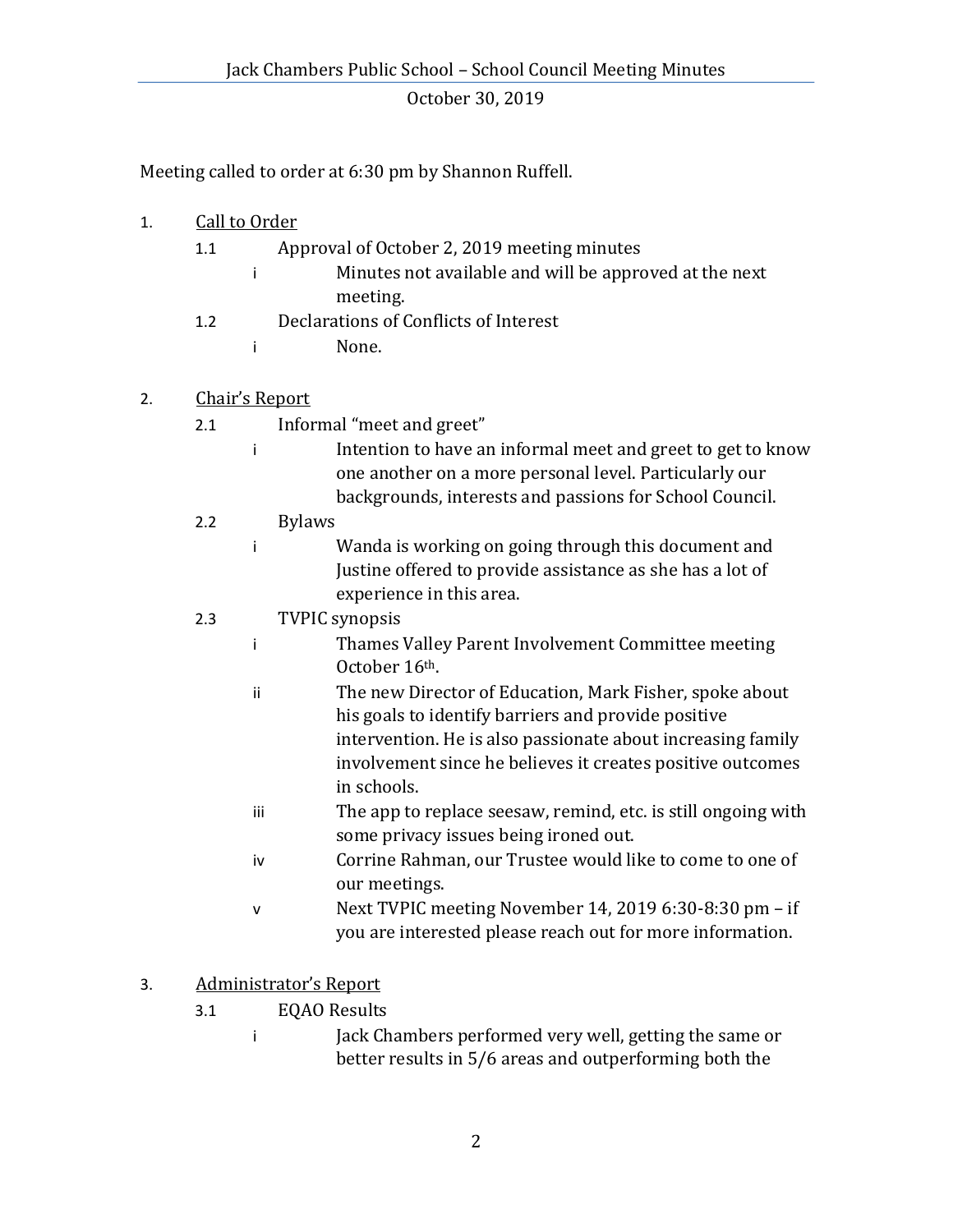board and provincial averages. The reading and writing results were consistent with previous years although math was down (not only at Jack Chambers but across the board and province as well).

ii For more information you can visit [www.eqao.com](http://www.eqao.com/) and search our school. There is also a link on the school website and TVDSB.

## 4. Staff Report

- 4.1 Communication
	- i The staff feedback on "Charge Ahead" has been fantastic.
- 4.2 Music
	- i Choir is in full swing with over 100 students in each group and 100 in band.
	- ii The song selections will touch on different cultures to be inclusive.

### 5. Treasurer's Report

- 5.1 Summary of Expenditures
	- i More details will be provided at the next meeting once the new Treasurer has reviewed and prepared the documents.

### 6. Committee Report

- 6.1 Budget Committee/ Yard Innovation Project
	- i The budget committee is one of the most important aspects of School Council – this is where it is determined where the funds we raise are allocated.
	- ii The committee volunteers are Shannon, Wanda, Adeel, Leah, Justine and Zii. A meeting will be set up prior to next council meeting.
	- iii Yard Innovation Project is moving forward with benches, tetherball and a walking maze for outdoors in addition to indoor games that will be tested by the students and then ordered.
	- iv The Co-Chairs will attend the staff meeting on November 4th to get ideas for budgeting.
- 6.2 Fundraising/ Hot Lunch